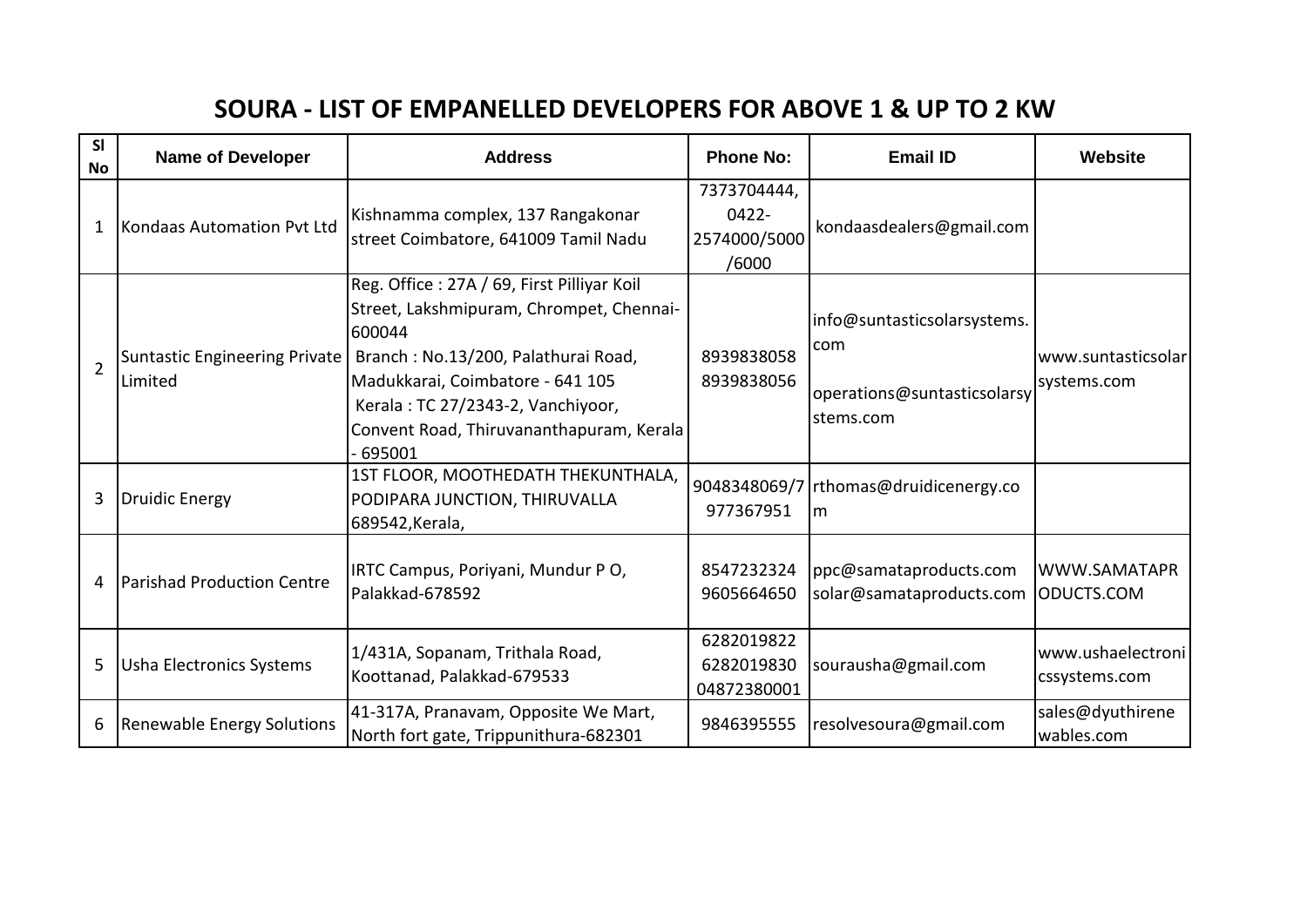| 7  | <b>Greenroof Solar Pvt Ltd</b>                      | MIG 96, Surabhi N.agar, Near Civil station,<br>Kakkanad, Kochi-682030                                                  | 8589019030,  | mathewgreensolar@gmail.c<br>om,<br>souragreenroof@gmail.com |                   |
|----|-----------------------------------------------------|------------------------------------------------------------------------------------------------------------------------|--------------|-------------------------------------------------------------|-------------------|
|    |                                                     |                                                                                                                        | 8589019033,  |                                                             | www.greenroofsol  |
|    |                                                     |                                                                                                                        | 8589019035,  |                                                             | ar.in             |
|    |                                                     |                                                                                                                        | 04842949430  |                                                             |                   |
| 8  | SolarTech                                           | 11/426 MG Kavu Thrissur 680581 Branches:<br>Thiruvananthapuram, Ernakulam, Thrissur,<br>Kozhikode www.solartechind.com | 9074987622   | salessolartechind@gmail.co<br>m info@solartechind.com       |                   |
|    |                                                     |                                                                                                                        | 9072040935   |                                                             | www.solartechind. |
|    |                                                     |                                                                                                                        | 9744773385   |                                                             | com               |
|    |                                                     |                                                                                                                        | 9387707733   |                                                             |                   |
| 9  | Fabsemi Electronics India<br><b>Private Limited</b> | 4-24, Lakshmi Nagar, Kuniyamuthur,<br>Coimbatore-641008                                                                | 6282019822   | fabsoura@gmail.com                                          | www.fabsemi.co    |
|    |                                                     |                                                                                                                        | 6282019830   |                                                             | m                 |
|    |                                                     |                                                                                                                        | 04872380001  |                                                             |                   |
|    | 10 Alphazee Systems                                 | 107 South Ponneth road Kadavanthara,<br>Kochi- 682020                                                                  | 9388604426   |                                                             |                   |
|    |                                                     |                                                                                                                        | 9037094426   | azcochin@gmail.com                                          | www.alphazee.in   |
|    |                                                     |                                                                                                                        | 0484-2315793 |                                                             |                   |
|    |                                                     |                                                                                                                        |              |                                                             |                   |
|    | 11 BSS GREEN LIFE                                   | VI 215/9, Ground Floor- Grace Park                                                                                     |              | bssgogreen@gmail.com                                        |                   |
|    |                                                     | Building, Koorkenchery, Trissur-680007                                                                                 | 9778418933   |                                                             | www.bssgogreen.   |
|    |                                                     | Branches:                                                                                                              | 9778186199   |                                                             | com               |
|    |                                                     | Malapuram, Ernakulam, Thrissur, Palakkad                                                                               | 0487-2422609 |                                                             |                   |
|    |                                                     | www.bssgogreen.com                                                                                                     |              |                                                             |                   |
|    | Kerala State Coastal Area                           | KSCADC First Floor, Chalachithra Bhavan                                                                                | 0471-2321520 | kscadc@gmail.com                                            | www.keralacoast.  |
|    | 12   Development Corporation                        | Building, Vazhuthacaud,                                                                                                | 9446096877   |                                                             | org               |
|    | Ltd                                                 | Thiruvananthapuram-695014                                                                                              |              |                                                             |                   |
|    | 13 Reecco Energy India Pvt Ltd                      | No.IV/219, B4, Pala Road, Chungam, Kolani<br>PO, Thodupuzha-685608                                                     | 9562244099   | reecco.soura@gmail.com                                      |                   |
|    |                                                     |                                                                                                                        | 8593995099   |                                                             | www.reecco.com    |
|    |                                                     | www.reecco.com                                                                                                         | 9562233099   |                                                             |                   |
|    |                                                     |                                                                                                                        | 9562244299   |                                                             |                   |
| 14 | Renergy Systems India Pvt                           | 2nd Floor Regency Mall, Mamom, Attingal,                                                                               | 7034322221   | soura.renergysales@gmail.c                                  | www.renergyindia. |
|    | Ltd                                                 | Trivandrum-695104                                                                                                      | 9645322221   | lom                                                         | com               |